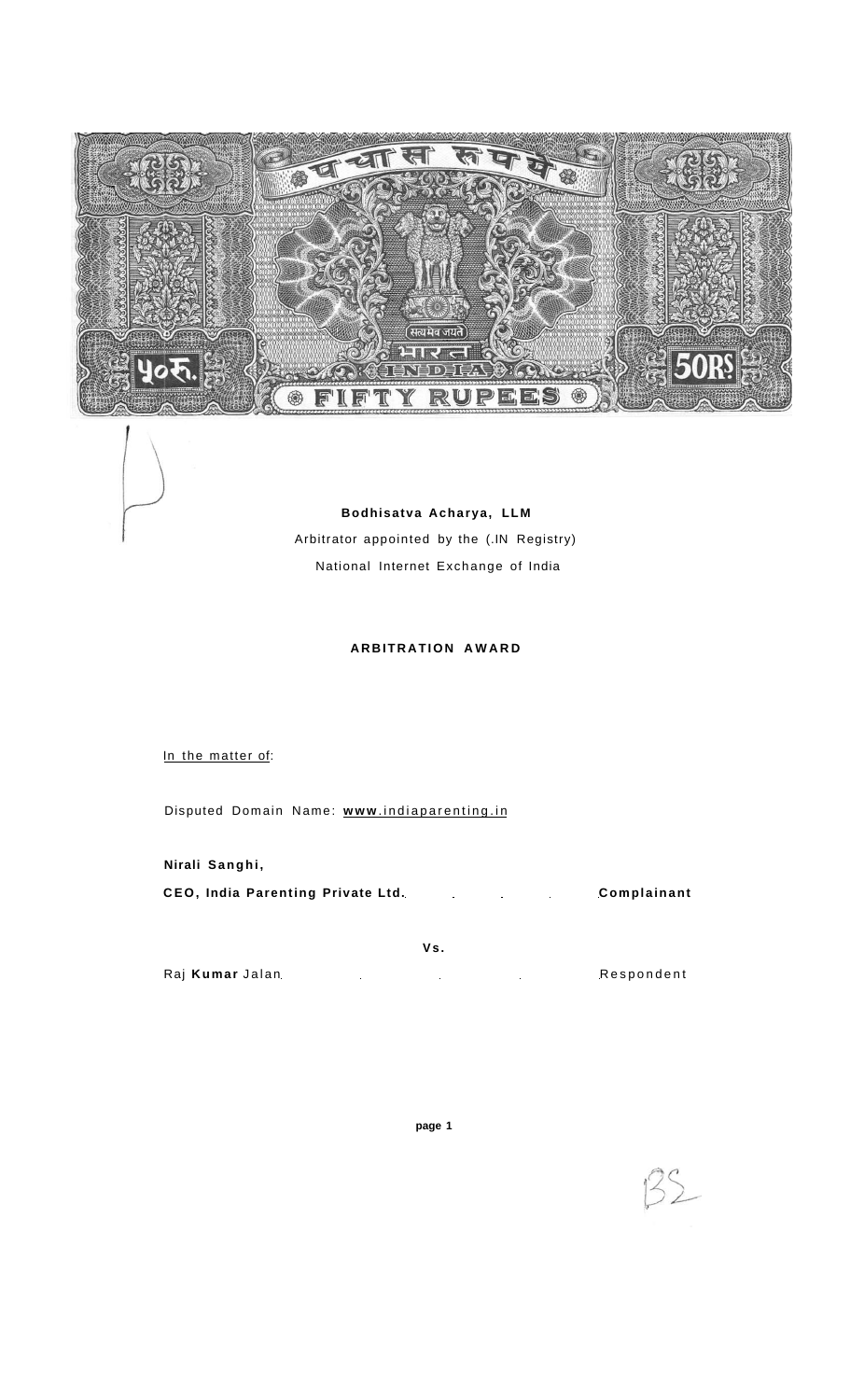**50 RS.** 



The Complainant in this Arbitration proceeding is Ms. Nirali Sanghi, CEO **of**  india Parenting Private Limited ("the Complainant") a company incorporated d existing under the Indian Companies Act, 1956. The Complainant is presented before me by Mr. C.V.Francis, Advocate of Francis & George, Advocates & Legal Consultants, T- 15 Green Park Extension, New Delhi 0016, Email : **[cvfc@bol.net.in](mailto:cvfc@bol.net.in)** 

The Respondent in this Arbitration proceeding is Mr. Raj Kumar Jalan with the following details, which have been obtained from the WHOIS of IN Registry. :

Rajkumar Jalan Address : 286, 1st Floor Sant Nagar, East of Kailash, New Delhi 110065 Email : [Rajprag@sancharnet.in](mailto:Rajprag@sancharnet.in)

The disputed domain name [www.indiaparentinq.in h](http://www.indiaparentinq.in)as the following details: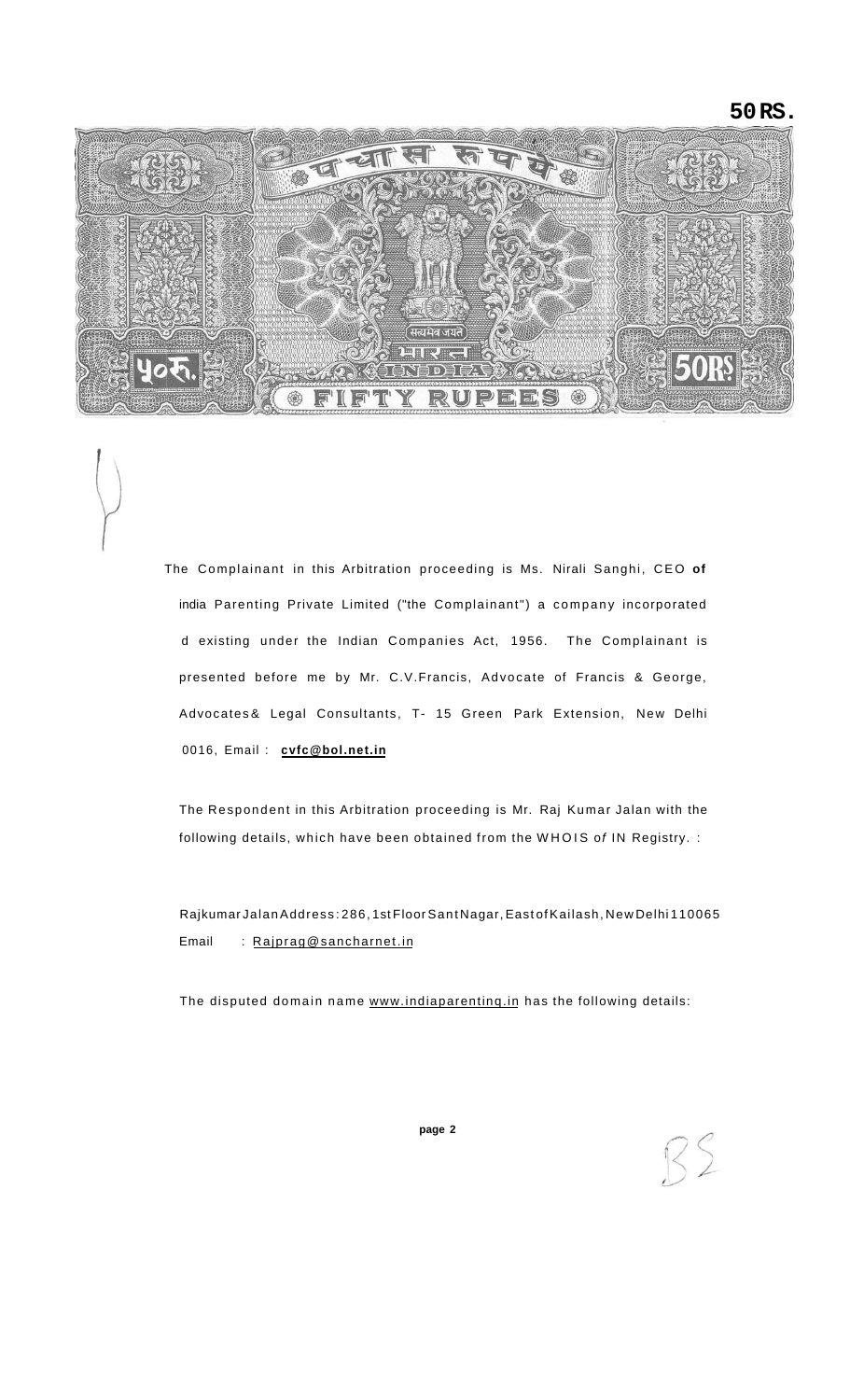# 2. About procedures adopted in the Complaint

This is a mandatory arbitration proceeding submitted for adjudication in accordance with the .IN Domain Name Dispute Resolution Policy (INDRP) for Domain Name Dispute Resolution, adopted by the National Internet Exchange of India ("NIXI"). The INDRP Rules of Procedure (the Rules} was approved by NIXI on 28<sup>t</sup> June 2005 in accordance with the Indian Arbitration and Conciliation Act, 1996, and the byelaws, rules and guidelines framed there under.

By registering the disputed domain name with the NIXI accredited Registrar, the Respondent agreed to the resolution of the disputes pursuant to the IN Dispute Resolution Policy and Rules framed there under.

According to the information provided by the National Internet Exchange of India (the ".IN Registry"), the history of this proceeding is as follows:

In accordance with the Rules, 2(a) and 4(a), NIXI formally notified the Respondent of the Complaint, and appointed me as a the Sole Arbitrator for adjudicating upon the dispute in accordance with the Arbitration and Conciliation Act, 1996, and the Rules framed there under, .IN Domain Nam e Dispute Resolution Policy and the Rules framed there under.

The arbitration proceedings commenced on 28" August 2006, when I issued notice of proceeding. In the notice, I had given 7 days to the Respondent to file his reply to the contentions of the Complainant and show cause as to why compensation and legal costs as claimed in the Complaint should not be awarded to the Complainant. In response to my notice I received a letter dated 5<sup>t</sup> September 2006 from the Respondent stating that he has received the Complaint from NIXI only on 31" August 2006 and requested for time extension to file reply up to 4th October 2006.

 $32$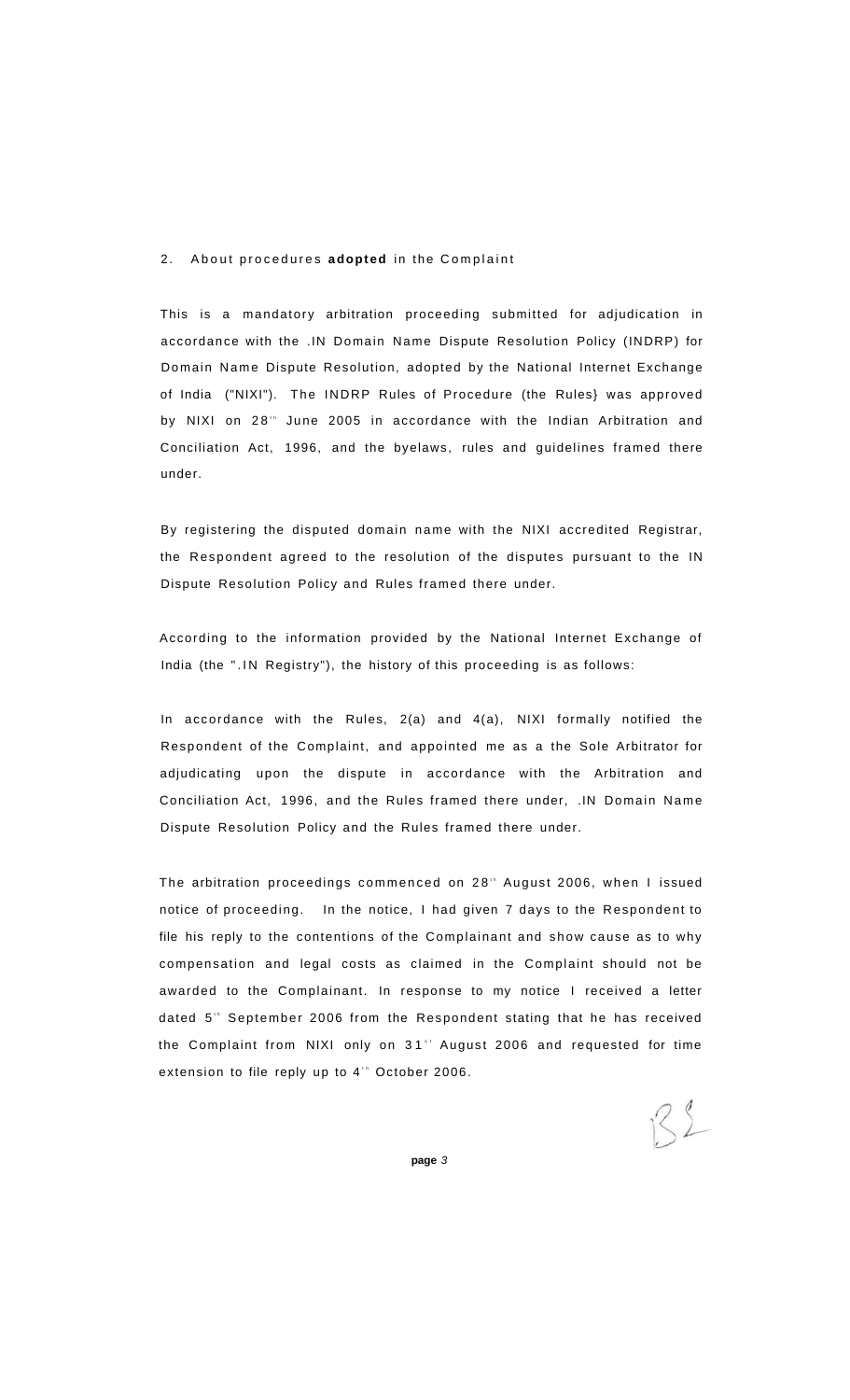I sent an email to the paralegal officer of the IN Registry requesting for information on when did the IN Registry receive the complaint and when was it sent to the IN Registry and requested for the corresponding proof of delivery. In response to which I received an email from the IN Registry dated 16<sup>th</sup> September 2006 stating that IN Registry received the Complaint on 14<sup>th</sup> August 2006 from the Complainant and sent it to the Respondent on the 18<sup>th</sup> of August 2006, however the courier returned back because of shifting of the Respondent's office to 234A 1'' Floor, Sant Nagar, East of Kailash, New Delhi from its old address 286, 1" Floor, Sant Nagar, East of Kailash, New Delhi (as given in the IN Registry WHOIS Database). According to the paralegal officer of IN Registry the Respondent received the complaint on the 31°' August 2006. IN Registry in its mail also stated that the Proof of delivery of the sam e would be sent to me as soon as received from the courier company. However, IN Registry sent no proof of delivery from the courier company to me.

On the 16<sup>th</sup> of September, I received an email from one Ms. Radhika Chandrasekhar, representing herself to be the advocate of the Respondent. She wanted to know about the extension of time fro filing of reply. Responding to the said email I sent an email dated 24 $^{\circ}$  September 2006 to the Ms. Radhika Chandrasekhar, the Respondent, the Complainant and to the IN Registry advising her to file her vakalatnama and also advising that the considering the Respondent's request and the submissions of IN Registry the time for filing of the reply has been extended to  $30^{\tiny \rm th}$  September 2006 and that no further time extension will be granted in future.

I did not receive any reply to my above email. Neither did I receive any reply to the Complaint from the Complainant, nor did Ms. Radhika Chandrasekhar file the vakalatnama. Consequently on the basis of the statements and documents submitted on record, the present Award is being passed.

 $32$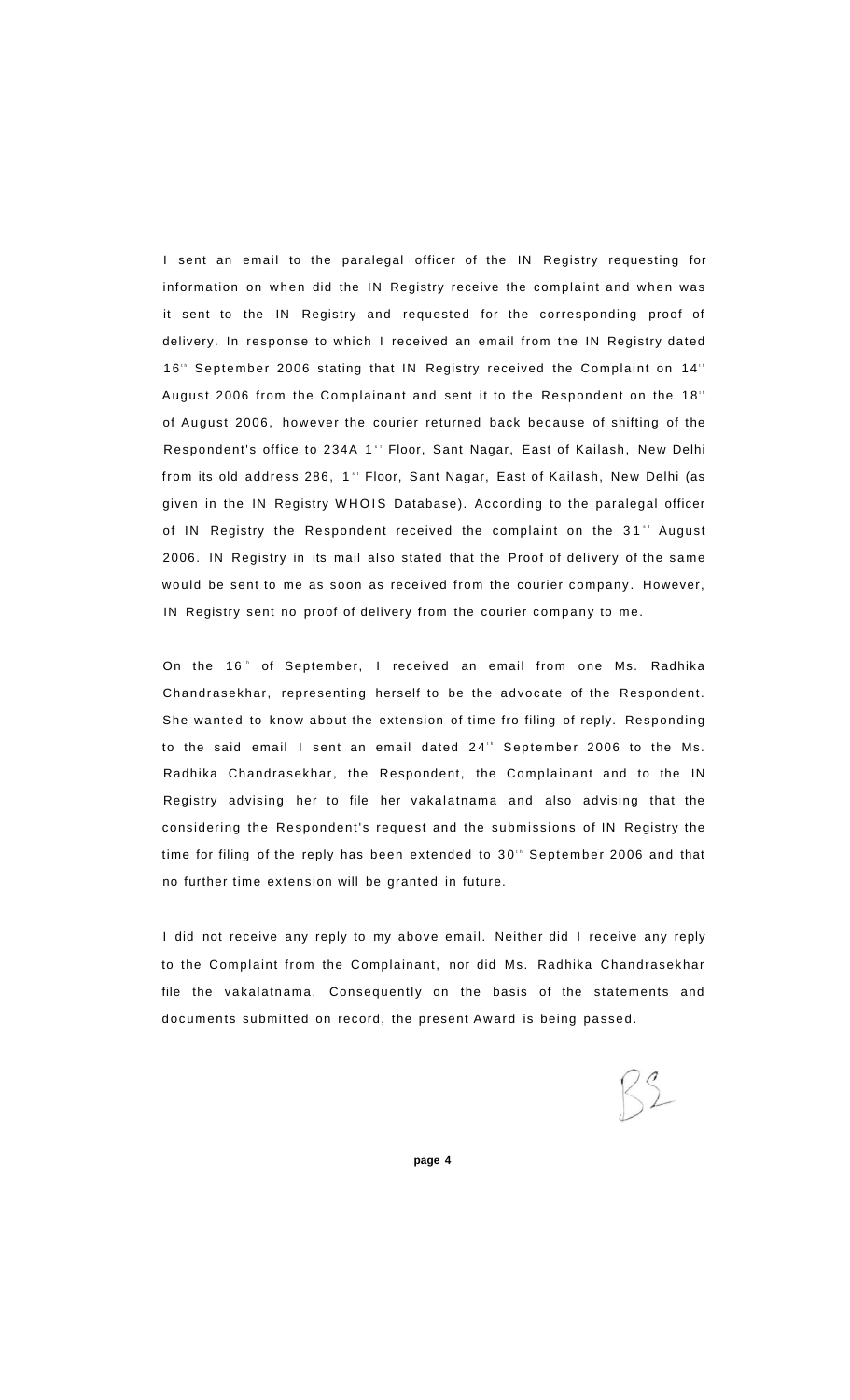#### 3. Parties ' **Contentions**

## (a) Complaint **' s Contentions**

The Complainant in his Compliant contends, interalia , as follows:

The Complainant contends that has been using its name "India parenting" as its trademark ever since 1998 and has inscribed the name in all their literature, stationery, logo, works of art, etc. The Complainant owns a company called India Parenting Private Limited, incorporated under the Companies Act, 1956. It carries on, inter alia, business relating to developing, producing, publishing family related educational material on the internet, electronic, print, television and film media. . The complainant has continuously and extensively advertised the mark not only in India but worldwide. The mark "India parenting" has become synonymous with the complainant and has acquired a high degree of distinctiveness. The trade name has assumed special significance and uniqueness in the business dealings, advertisements, logos, publicity material, websites, etc. The mark "India parenting" has acquired a reputation, which is secondary to none, and misuse of the same will cause severe harm and irreprehensible damage to the complainant.

The Complainant contends that she is the owner of the website www.indiaparenting.com, which is one of the early movers on India's internet scene. It has more than 25,000 pages of information and is the most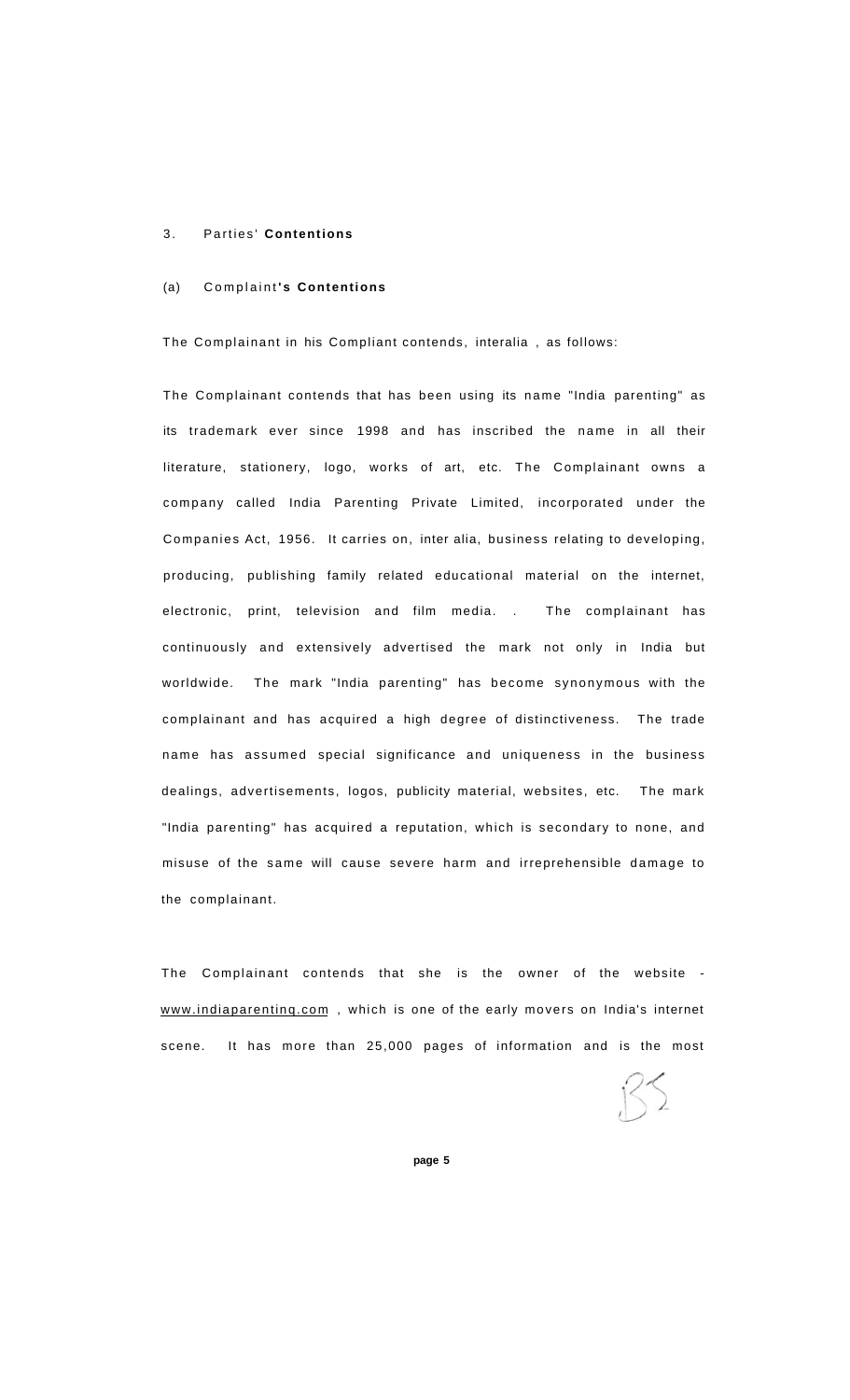comprehensive online guide for parents. Apart from being a source of information, it is an e-commerce websites offering parenting solutions to the parents world wide. [Indiaparenting.com](http://Indiaparenting.com) hosts the largest community of Indian parents and children around the globe. Over 50,000 unique visitors come to the site of our client each day and roughly 250,000 pages are visited each day. The website has 6 million page views a month. The Department of Education, Govt. of India has granted the status of a publisher to our client Several venture capitalists have invested millions of dollars in the Complainant's website [www.indiaparenting.com/.](http://www.indiaparenting.com/)

The Complainant has invested a lot of knowledge, skills, time, hard work and millions of dollars in building up the website [www.indiaparentinq.com ,](http://www.indiaparentinq.com/) publicizing it, advertising it and operating it. The website IndiaParenting.com has been featured in numerous international, national and regional newspapers, magazines, websites, television programmes and other print, electronic and broadcasting media.

The Complainant further contends that the Respondent has registered the disputed domain name [www.indiaparenting.in](http://www.indiaparenting.in) in Bad Faith, which is evident from the communication through emails in which the Respondent has asked for Rs. 15 Lacs for the domain name [www.indiaparenting.in f](http://www.indiaparentinc.in)rom the Complainant. In support of this contention the Complainant has annexed Copies of the said email as Annexure I. The Complainant contends that the Respondent has primarily registered the domain name [www.Indiaparenting.in](http://www.lndiaparenting.in) for the purpose of "Cyber squatting" over the domain name in order to sell it to the complainant in excess of out of pocket costs. , Otherwise there is no reason for asking Rs. 15 lacs for a domain name worth Rs. 500|-

 $R\Sigma$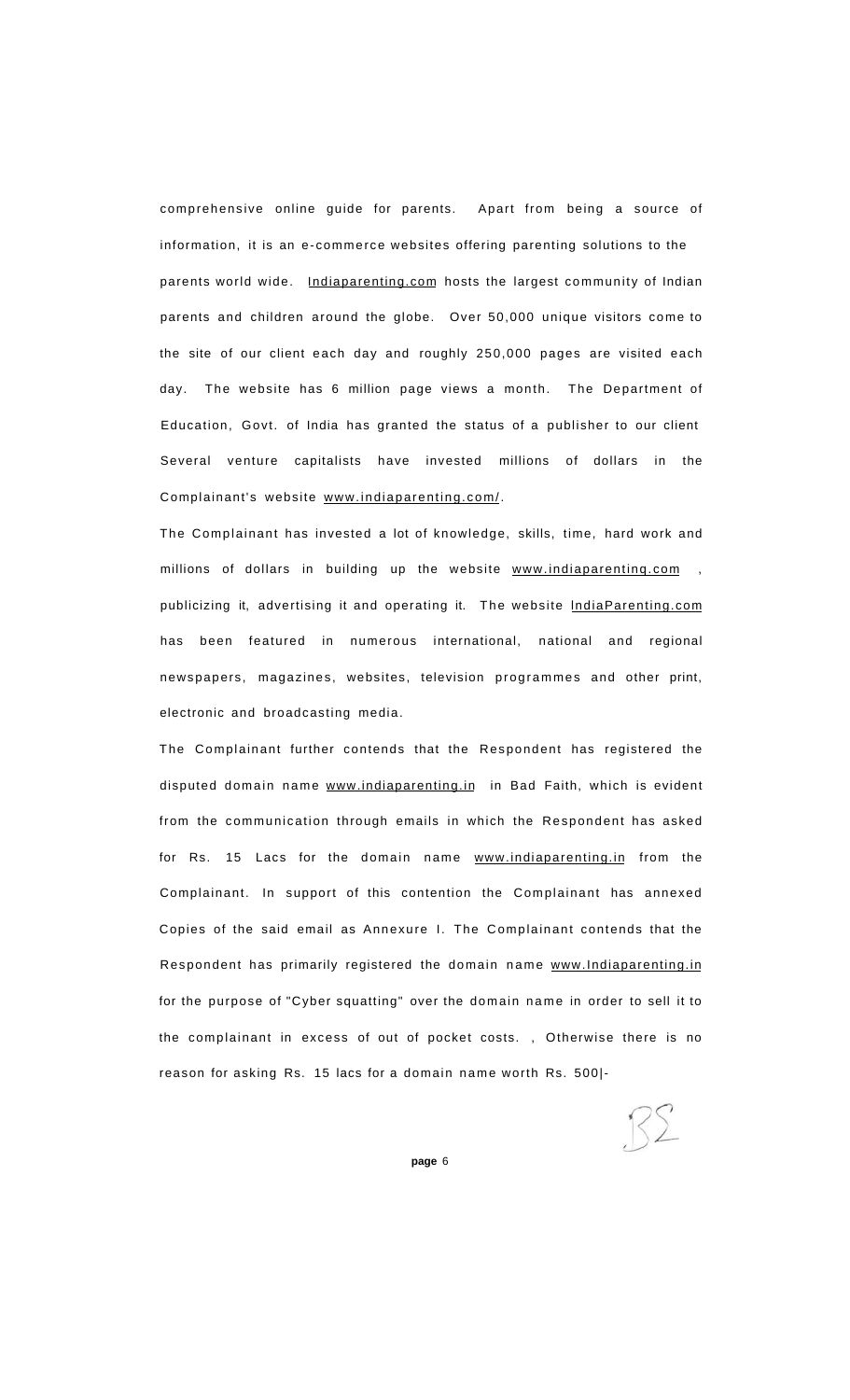The Complainant contends that the Respondent had registered the disputed domain name on 16th February 2005; however, he has no intention of using the domain name. The Complainant contends that the Respondent was not using the

said domain name until the filling of this proceeding. The complainant contends that the Respondent has no intention of using the domain name and has registered the domain name in order to blackmail the complainant and to stop the complainant from reflecting its trademark on the World Wide Web. The complainant contends in his complaint that by listing the domain name www.indiaparenting.in on his website [www.pragatiinfo.net/bol.asp,](http://www.pragatiinfo.net/boi.asp) the Respondent has also exploited the immense goodwill, reputation and popularity associated with the complainant and its name and trademark INDIAPARENTING to attract internet users to its website, by creating a likelihood of confusion with the complainant's name and mark INDIAPARENTING The Complainant further submits that such a misrepresentation on the part of the Respondent has caused irreparable damage, loss and injury to the complainant's reputation and goodwill in the market both internationally and in India. Further it has caused monetary losses, harassment and agony to the complainant. The complainant submits that by registering and using the domain name [www.indiaparenting.in,](http://www.indiaparenting.in) the Respondent has committed the tort of passing off for which the respondent is liable for compensation and damages to the complainant. The complainant has assessed such compensation and damages caused till the time of filing the proceedings to be the tune of Rs.50 lacs, which according to the

 $RS$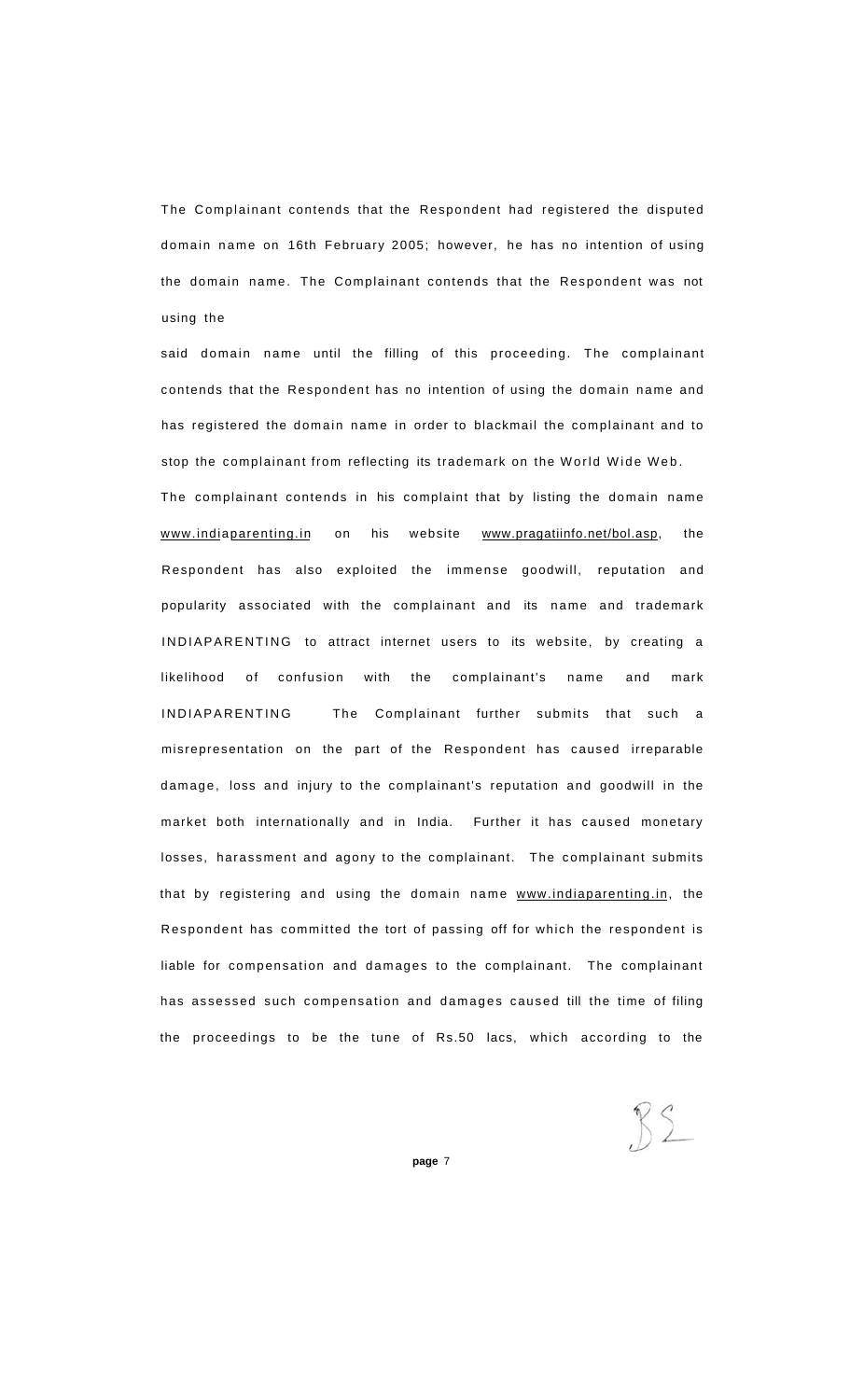complainant may enhance because of continued and further dilution of the complainants' goodwill and reputation.

The Complainant has further prayed in the complaint that the Respondent is also liable to pay the cost of Rs.75,000/- to the Complainant towards the legal proceedings.

The Complainant has contended that the Respondent is using the disputed domain name in bad faith and has registered the domain name in order to prevent the owner of the trademark or service mark from reflecting the mark in a corresponding domain name, and also engaged in a pattern of such conduct.

The Complainant has also contented in the complaint that the Respondent does not have any rights or legitimate interests in respect of the domain name [www.indiaparentinq.in](http://www.indiaparentinq.in) 

The Complainant submits that the Respondent's registration and use of the Domain Name is a clear case of cyber-squatting, whose intention is to take advantage of the Complainant's substantial reputation and its prominent presence on the Internet in order to confuse the public to the detriment of the Complainant.

#### **(b)** Respondent **' s Contentions**

As previously indicated in paragraph 2 of this award, the Respondent has not filed any response to the Complaint and has not answered the Complainant's contentions in any manner. He has however acknowledged the receipt of the complaint on 31" August 2006, while according to the IN Registry the Complaint was sent to the Respondent on the 18" August 2006. However considering the request of the Respondent and the information received from the IN Registry I gave time to the Respondent till the 30<sup>th</sup> September 2006 to file the reply and vakalatnama, vide my email sent to the Respondent

RS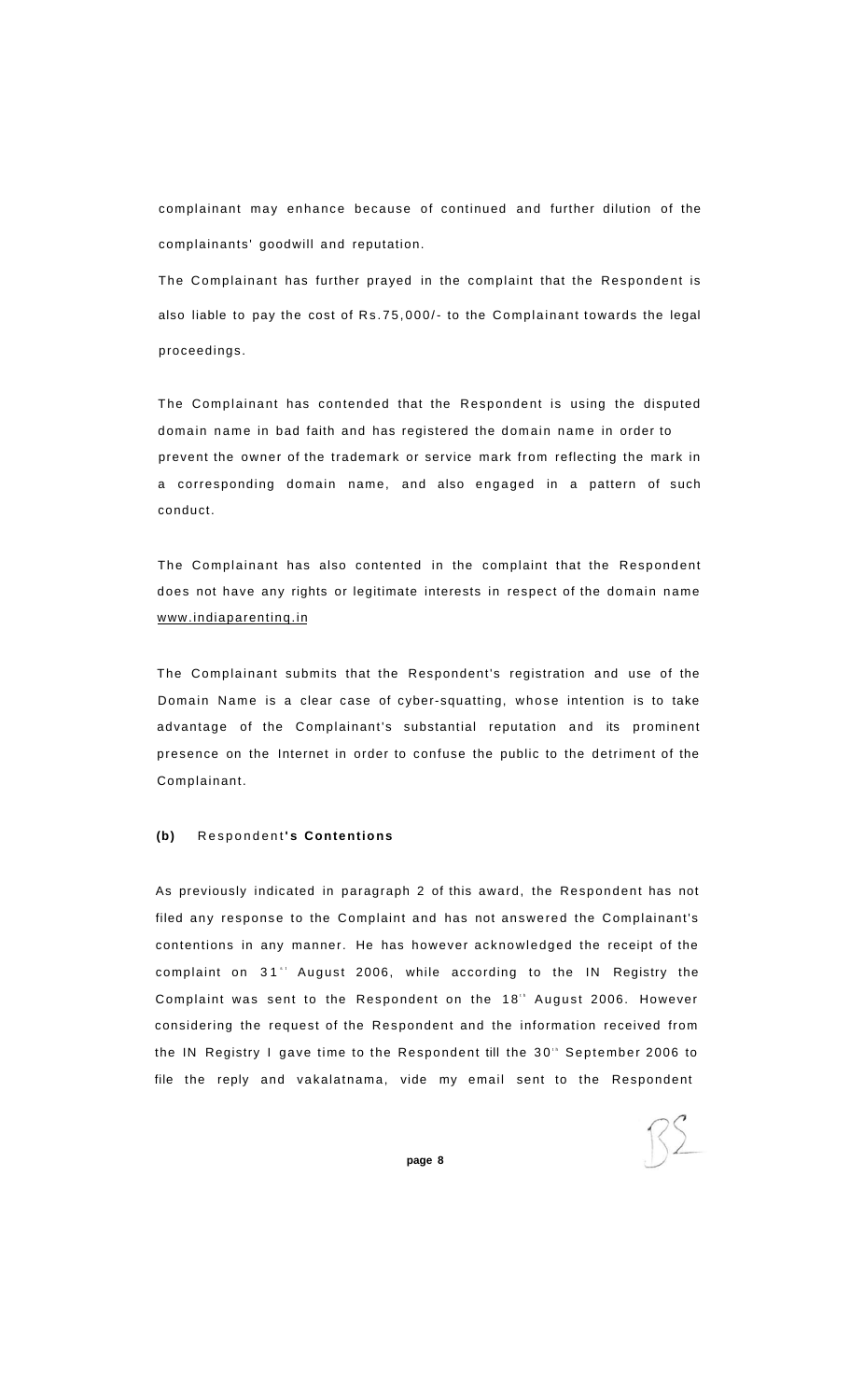However, no reply or vakalatnama or any other communication was received from the Respondent thereafter.

#### 4. Discussion and Findings

The Respondent bears no relationship to the business of the Complainant. The Respondent is neither a licensee of the Complainant, nor has it otherwise obtained authorization of any kind whatsoever, to use the Complainant's mark. The Respondent has nothing to do even remotely with the business of the Complainant. The Respondent has never been commonly known by the domain name in question. The Respondent is not at all making a legitimate non-commercial or fair use of the domain name.

Once a complainant makes a prima facie case showing that a respondent lacks rights to the domain name at issue, the respondent must come forward with the proof that it has some legitimate interest in the domain name to rebut this presumption. Document Technologies, Inc. v. International Electronic Communications Inc., WIPO Case No. D2000-0270.

### (i) **The Respondent's Default**

The Rules paragraph 8(b) requires that the Arbitrator ensure that each party is given a fair opportunity to present its case. Paragraph 11(a) of the Rules reads as follows:

### "11. Default

(a) In the event that a Party, in the absence of exceptional circumstances as determined by the Arbitrator in its sole discretion, does not comply with any of the time periods established by these Rules of Procedure or the Arbitrator, the Arbitrator shall proceed to decide the Complaint in accordance with law."

 $132$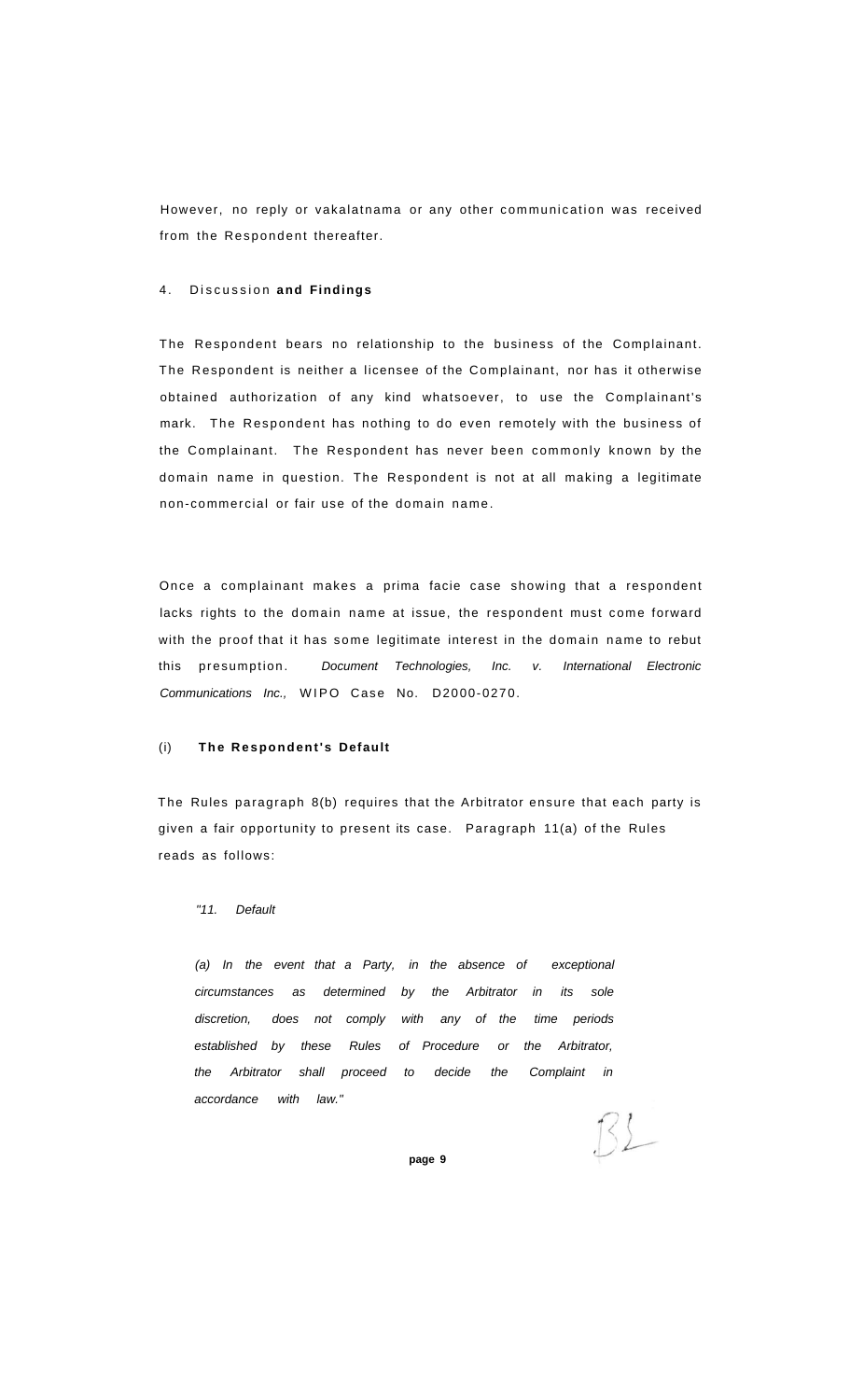The Respondent was given notice of this proceeding in accordance with the Rules. The IN Registry discharged its responsibility under Rules paragraph 2(a) to employ reasonably available means calculated to achieve actual notice to the Respondent of the Complaint. The Respondent has acknowledge the receipt of the Complaint and sought time to file the reply giving the reasons that it had received the Complaint late on 31'' August 2006, though IN Registry had sent the Complaint well in advance on the 18<sup>th</sup> August 2006, Nevertheless enough time was given to the Respondent to file the reply uptill 30<sup>th</sup> September 2006, However the Respondent failed to file any reply to the Complaint and has not sought to answer the Complainants assertions, evidence or contentions in any manner. The Respondent has been given a fair opportunity to present his case,

but he has chosen not to file a reply despite seeking time. In view of the above I shall proceed to decide the case in accordance with the law.

The Rules paragraph 12(a) provides that the Arbitrator shall decide the Complaint on the basis of the statements and documents submitted in accordance with the INDRP and any law that the Arbitrator deems fit to be applicable. In accordance with Rules paragraph 12, the Arbitrator may draw such inferences as are appropriate from the Respondent's failure to reply to the Complainant's assertions and evidence or to otherwise contest the Complaint. In the circumstances my decision is based upon the Complainant's assertions and evidence and inferences drawn from the Respondent's failure to reply despite seeking time.

### **(ii) The issues involved in the dispute**

The Complainant in its complaint has invoked paragraph 4 of the INDRP, which reads as

"Types **of Disputes** 

Any Person who considers that a registered domain name conflicts with his legitimate rights

 $K2$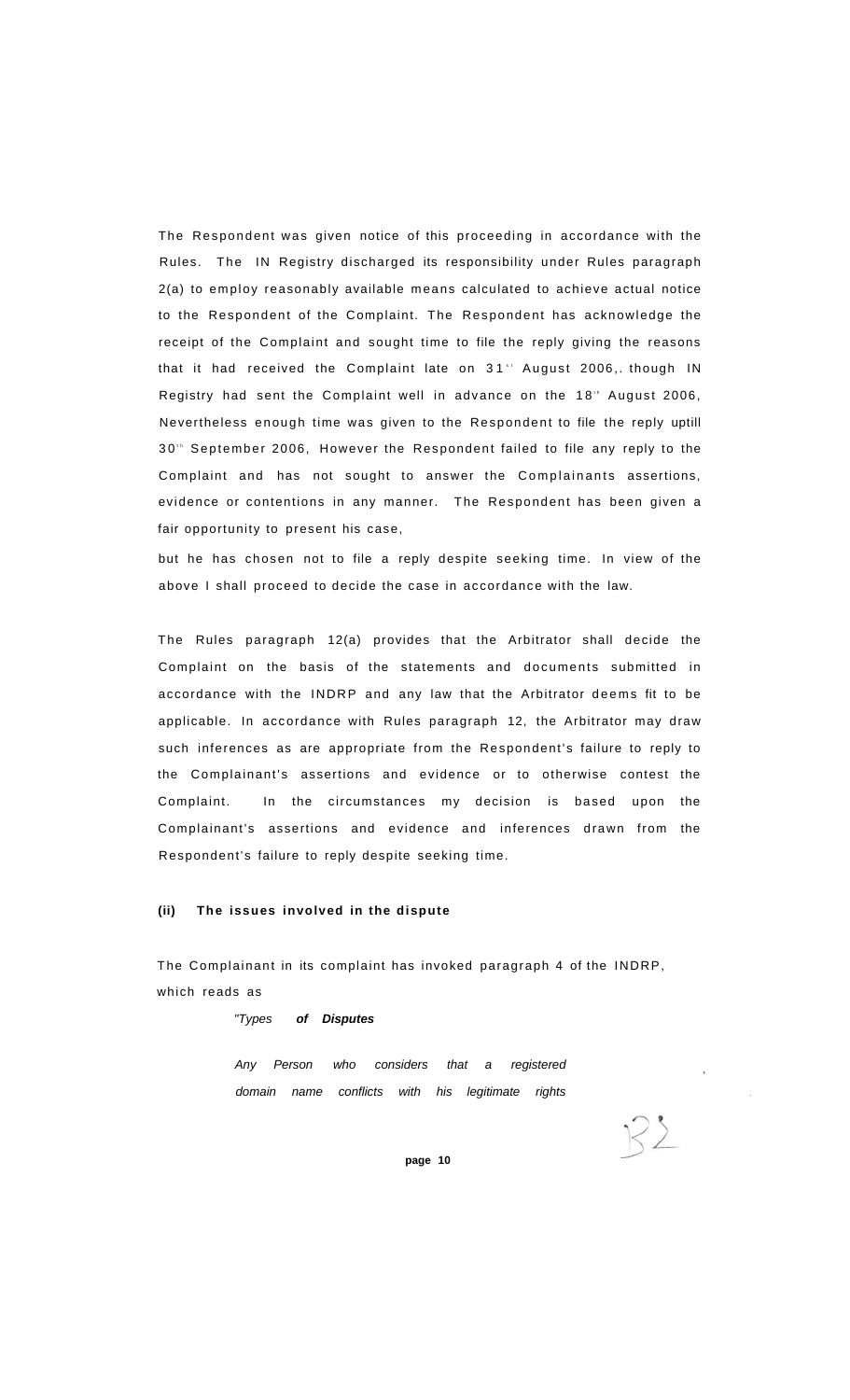or interests may file a Complaint to the .IN Registry on the following premises:

- (i) the Registrant's domain name is identical or confusingly similar to a name, trademark or service mark in which the Complainant has rights;
- (ii) the Registrant has no rights or legitimate interests in respect of the domain name; and
- (iii) the Registrant's domain name has been registered or is being used in bad faith. The Registrant is required to submit to a mandatory Arbitration proceeding in the event that a Complainant files a complaint to the .IN Registry, in compliance with this Policy and Rules there under."

Paragraph 4 of the INDRP thus envisages 3 elements, which are being discussed hereunder in the light of the facts and circumstances of this case.

**(i) the Registrant's domain name is identical or confusingly similar to**  a **name, trademark or service mark in which the Complainant has rights;** 

The Complainant has given substantial documents to prove that he has Intellectual property and other rights in the mark INDIAPARENTING. The name of the Complainant's company is INDIA PARENTING PRIVATE LIMITED. To support this the Complainant has produced in his complaint at Annexure C, a copy of the " Fresh certificate of incorporation consequent on name change" dated 9 blune 2004. Before this the name of the company was Data magic Web solutions Private Limited, which was originally incorporated on 26<sup>th</sup> March 1999. The complainant has also produced at Annexure F of his

RS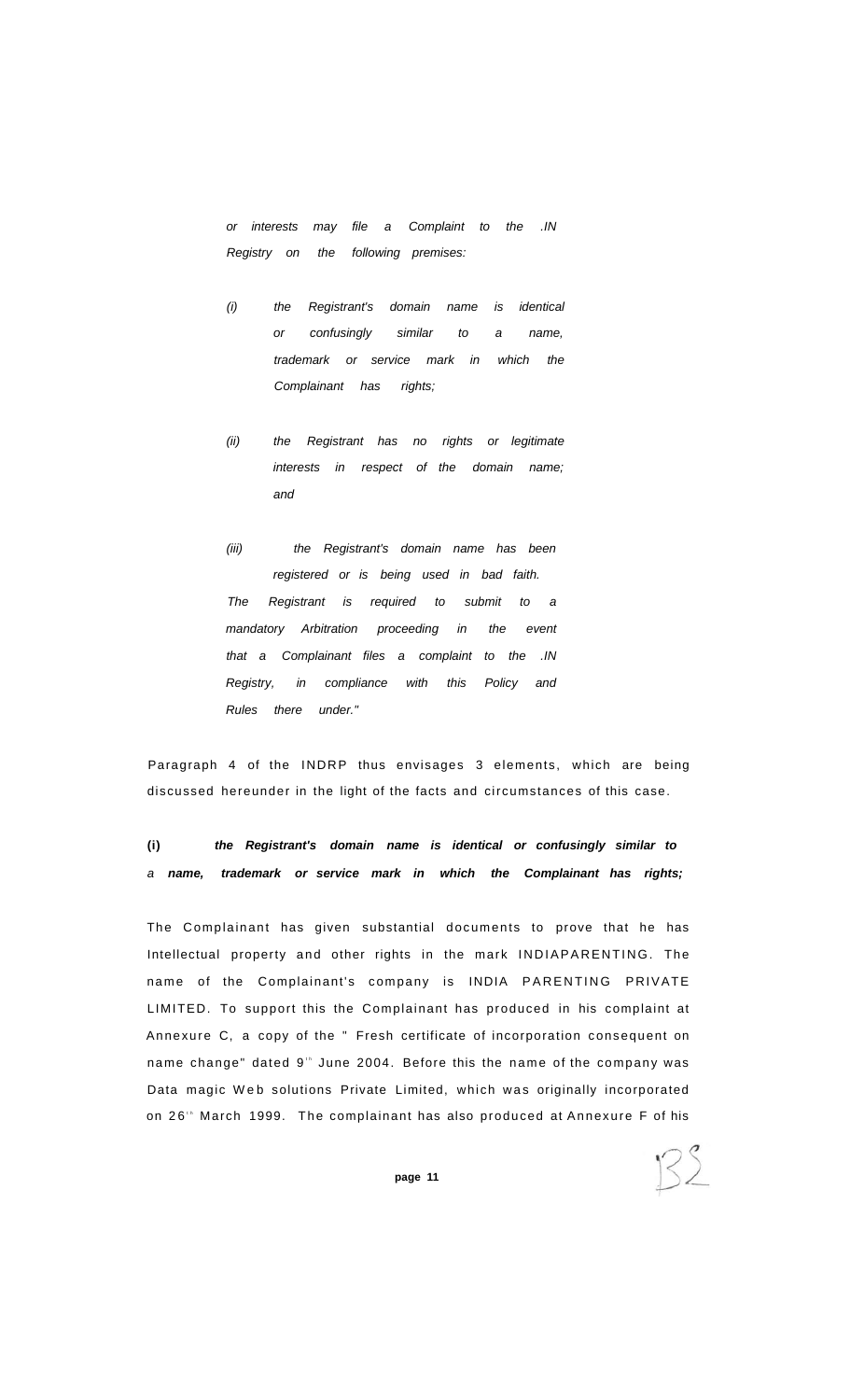complaint a copy of the WHOIS record of Network Solutions certifying that the Complainant had registered the domain name WWW.INDIAPARENTING.COM on 25" December 1998

The mark is being used by the Complainant ever since 1998 and has been highly publicized and advertised by the complainant in both the electronic and print media not only in India but globally In support of this the complainant has produced at Annexure G in the complaint copies of the news and articles published in well known national and international newspapers and magazines such as the Business world on 6<sup>th</sup> September 1999, Outlook magazine on 21°' June 1999, CHIP Magazine in October 1999, India Today magazine on 15" November 1999, Times of India 28" June 1999, Midday on 31" May 1999. The Complainant contends that there are many other instances, which he has not reproduced in the complaint for the sake of brevity. The Complainant has also produced bills of expenditure on advertisements and its balance sheets.

The INDRP paragraph 3 clearly states that it is the responsibility of the Respondent to find out before registration that the domain name he is going to register does not violates the rights of any body. Since the Complainant's mark "INDIAPARENTING" is a famous and well-known mark specially on the Internet, it is unlikely that the Respondent does not know about the Complainant's rights in the mark or the domain name.

Paragraph 3 of the **INDRP** is reproduced below:

# **"The Registrant's Representations**

By applying to register a domain name, or by asking a Registrar to maintain or renew a domain name registration, the Registrant represents and warrants that: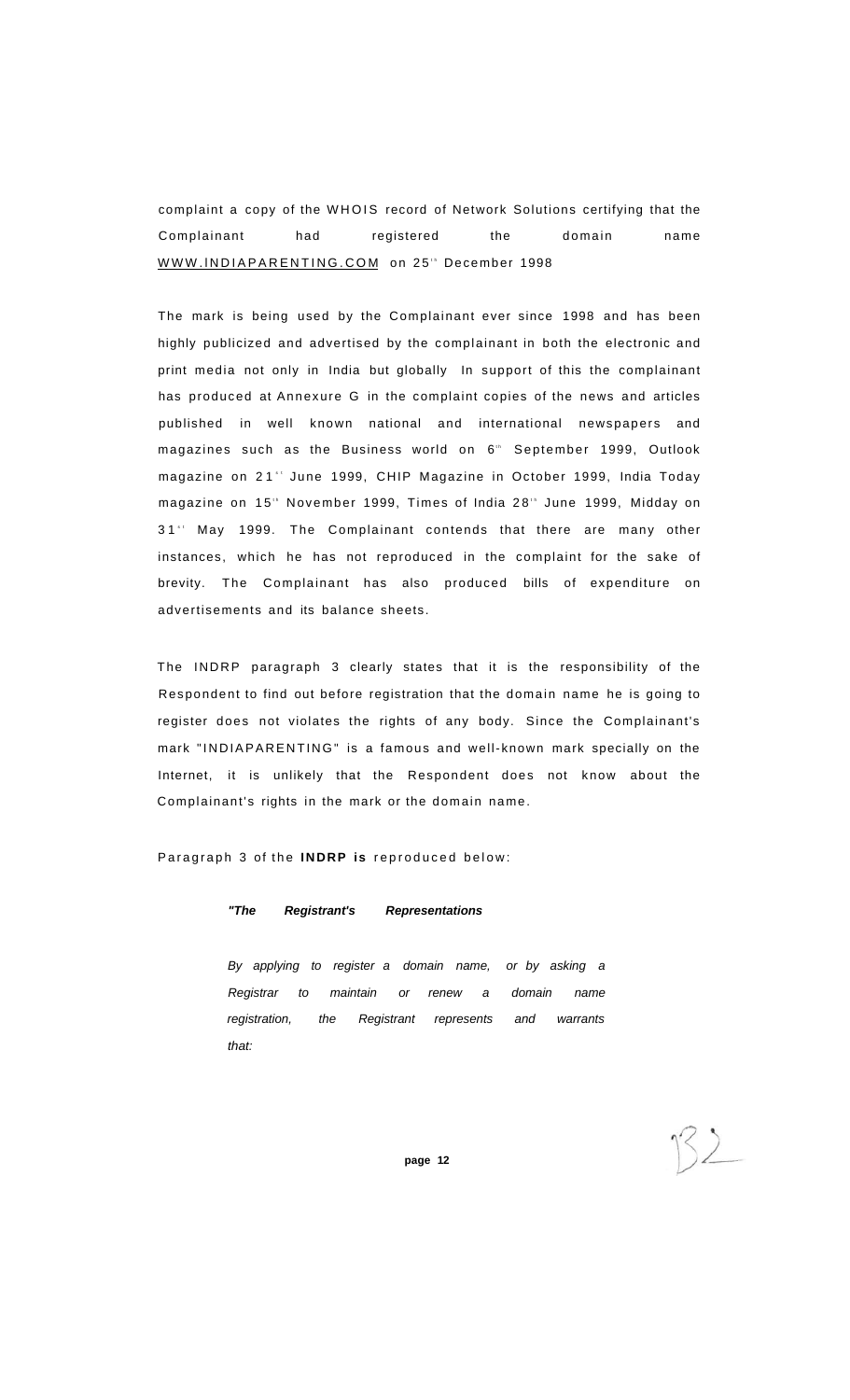- (a) the statements that the Registrant made in the Registrant's Application Form for Registration of Domain Name are complete and accurate;
- (b) to the Registrant's knowledge, the registration of the domain name will not infringe upon or otherwise violate the rights of any third party;
- (c) the Registrant is not registering the domain name for an unlawful purpose; and
- (d) the Registrant will not knowingly use the domain name in violation of any applicable laws or regulations.

It is the Registrant's responsibility to determine whether the Registrant's domain name registration infringes or violates someone else's rights."

In the absence of any response from the Respondent, and considering that the Respondent has failed in his responsibility discussed above and in the presence of the pleadings and documents filed by the Complainant, I have come to the conclusion that the disputed domain name is identical with or deceptively similar to the Complainants' "INDIAPARENING" mark. Accordingly, I conclude that the Complainant has satisfied the first element required by Paragraph 4 of the INDRP.

**(ii) the Registrant has no rights or legitimate interests in respect of** the domain name;

The second element that the Complainant needs to prove and as is required by paragraph 4(ii) of the INDRP is that the Registrant has no legitimate right or interest in the disputed domain name.

 $B2$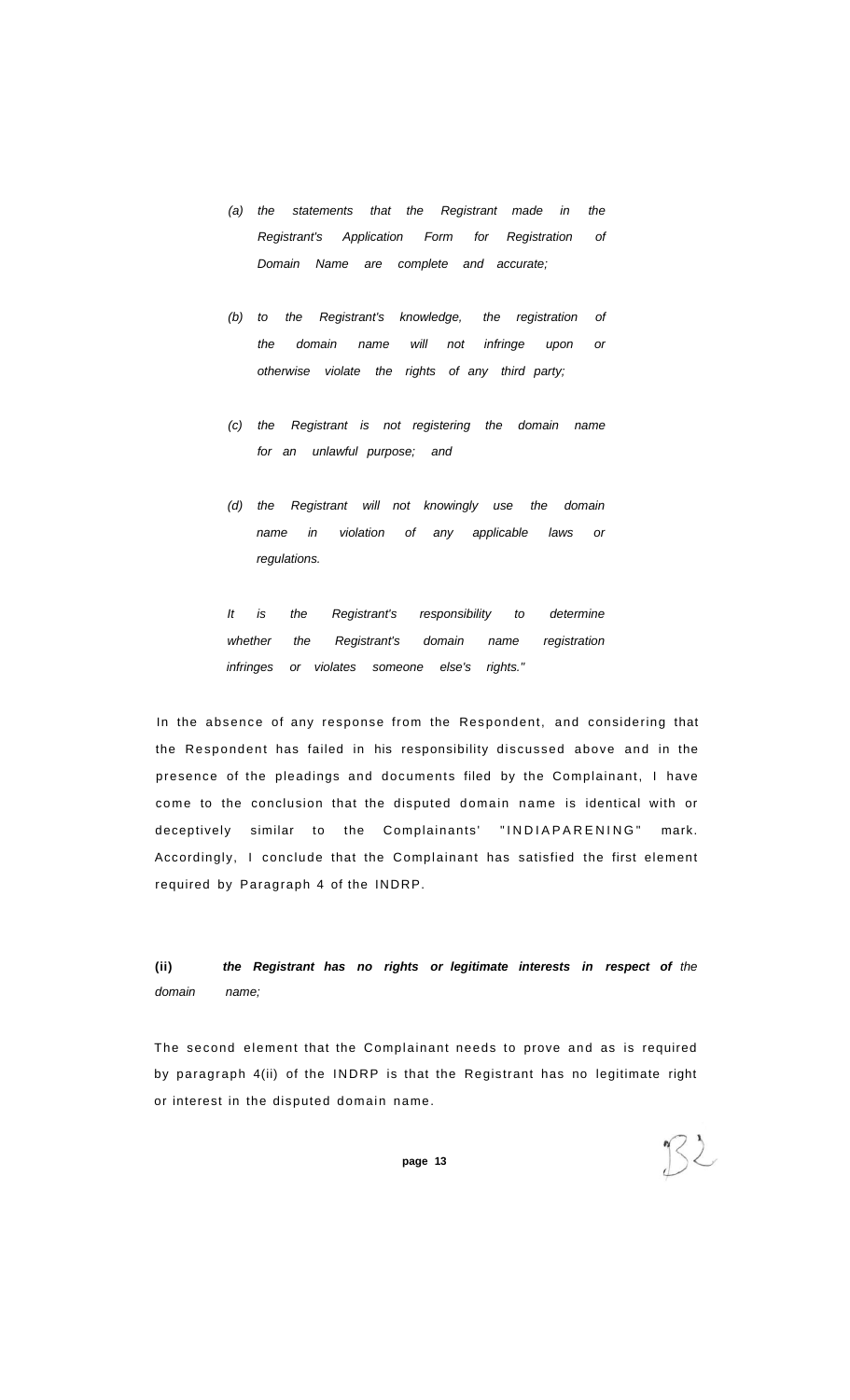i he burden of proof on a complainant regarding this element is light, because tne nature of the Registrant's rights or interests, if any, in the domain name lies most directly within the Registrant's knowledge. And once the complainant makes a prima facie case showing that the Registrant does not have rights or legitimate interest in the domain name, the evidentiary burden shifts to the Registrant to rebut the contention by providing evidence of its rights or interests in the domain name.

The Respondent in this case has not at all filed any response to show his interest in protecting his own right and interest in the domain name. Further the Respondent has not used the domain name even after the passage of more than 1 and a half-year after it was registered. Moreover the Respondent chose not to use the domain name even after the Complainant sent a legal notice on April 1<sup>st</sup> 2006. This clearly leads to the conclusion that the Respondent does not have any legitimate interest in the domain name.

For these reasons, the Arbitrator finds that the Respondent has no rights or legitimate interests in the disputed domain name.

(Hi) **the Registrant's domain name has been registered or is being** used in **bad faith.** 

The Complainant has averred that the Respondent has registered and has used the disputed domain name in bad faith. The language of the INDRP paragraph 4(ni) is clear enough, and requires that either bad faith registration or bad faith use be proved.

Paragraph 6 of the INDRP provides that the following circumstances are deemed to be evidence that a Registrant has registered and used a domain name in bad faith:

RS.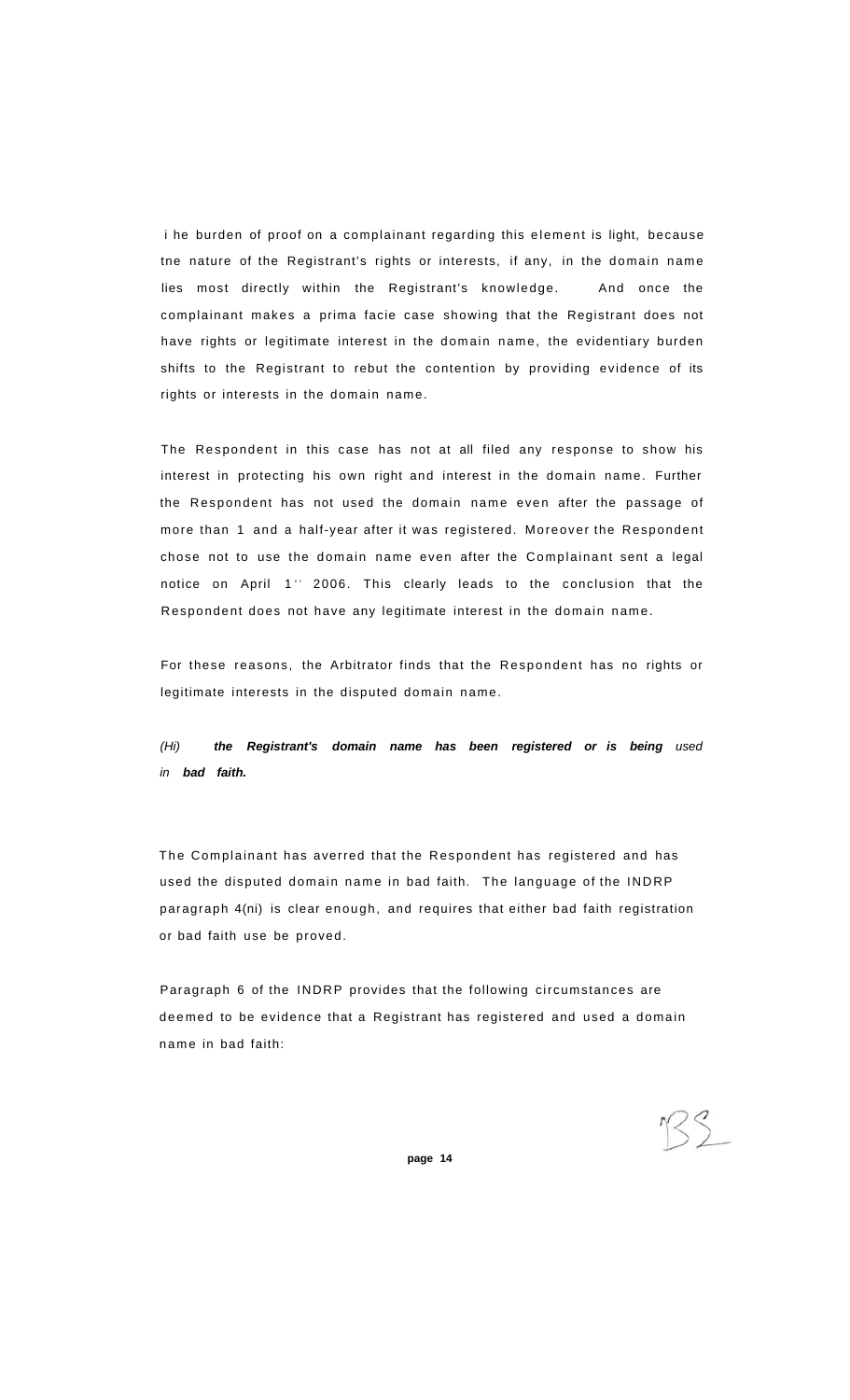(i) "Circumstances indicating that the registrant has registered or has acquired the domain name primarily for the purpose of selling, renting, or otherwise transferring the domain name registration to the complainant who is the owner of the trademark or service mark or to a competitor of the complainant, for valuable consideration in excess of its documented out-of-pocket costs directly related to the domain name; or

(ii) the registrant has registered the domain name in order to prevent the owner of the trademark or service mark from reflecting the mark in a corresponding domain name, provided that the registrant has engaged in a pattern of such conduct; or

(Hi) by using the domain name, the registrant has intentionally attempted to attract, for commercial gain, Internet users to its Website or other on-line location, by creating a likelihood of confusion with the complainant's mark as to the source, sponsorship, affiliation or endorsement of its Website or location or of a product or service on its Website or location."

The Complainant has annexed as Annexure I to the Complaint the correspondences of the Respondent, wherein the Respondent has shown his intention to sell the impugned domain name to the Complainant for a huge amount of Rs. 15 lacs (whereas it would have cost less than Rs. 1000 to the Respondent to register the Domain name). In these circumstances it is clear that the Respondent had blocked the domain name of the Complainant only to extort money from the Complainant.

Further the Respondent has listed the impugned domain name on its website www[.pragatiinfo.net/bol.asp](http://vvww.pragatiinfo.net/bol.asp) in order to exploit the immense goodwill, reputation

 $32$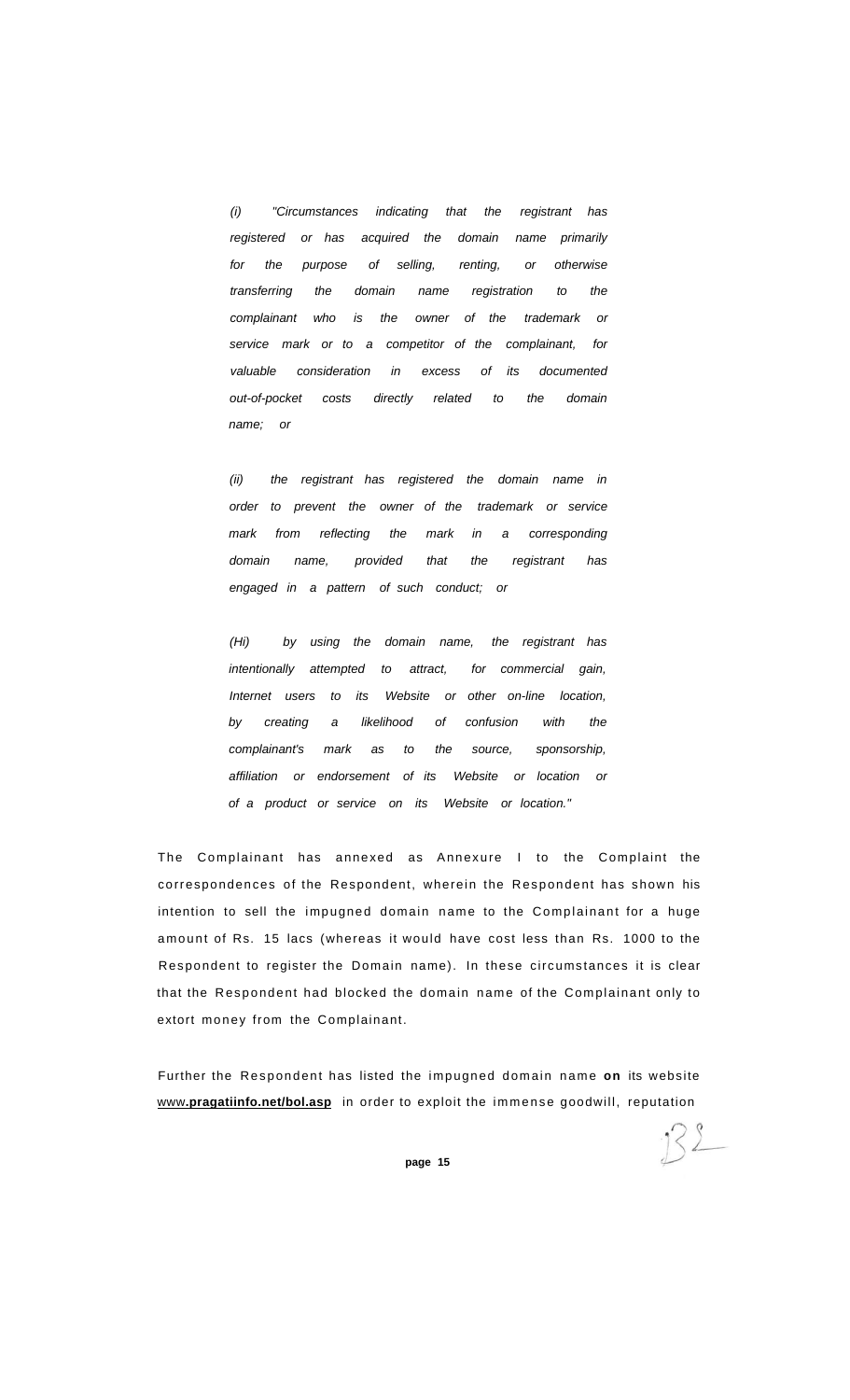and popularity associated with the complainant and its name to attract Internet users to his website. Thus the condition (iii) of the INDRP paragraph 6 are also proved in the above circumstances.

I am of the opinion that all the three conditions given in paragraph 6 of the INDRP are proved in the circumstances of this case and thus the registration of the impugned domain name by the Respondent / Registrant is a registration in bad faith.

#### **8.** Decisio n

The Respondent has failed in his responsibility to ensure before the registration of the impugned domain name by him that the Registrant's domain name registration infringes or violates someone else's rights as required by the Para 3 of the INDRP. The Complainant has given sufficient evidence to prove his rights and title on the impugned domain name. Further the actions of the Respondent show that he merely blocked the disputed domain name, and deprived the rightful owner, i.e. the Complainant to register and use the domain name. The Respondent has not given any reason to register the impugned domain name. The Respondent also offered to sell the domain name to the Complainant for a huge amount of Rs. 15 lacs. Further the domain name has. not been used by the Respondent except for listing it on the website of the Respondent. Therefore, it can be presumed that the Respondent had registered the domain name only to

make quick money by selling the domain name to the Complainant who is the rightful owner of the impugned domain name.

As discussed above the registration of the Domain Name by the Respondent is also hit by all three elements of the Para 4 of the INDRP and is a registration in bad faith as per paragraph 6 of the INDRP. Thus it is clear thai the Respondent is using the disputed.domain name in bad faith.

 $172$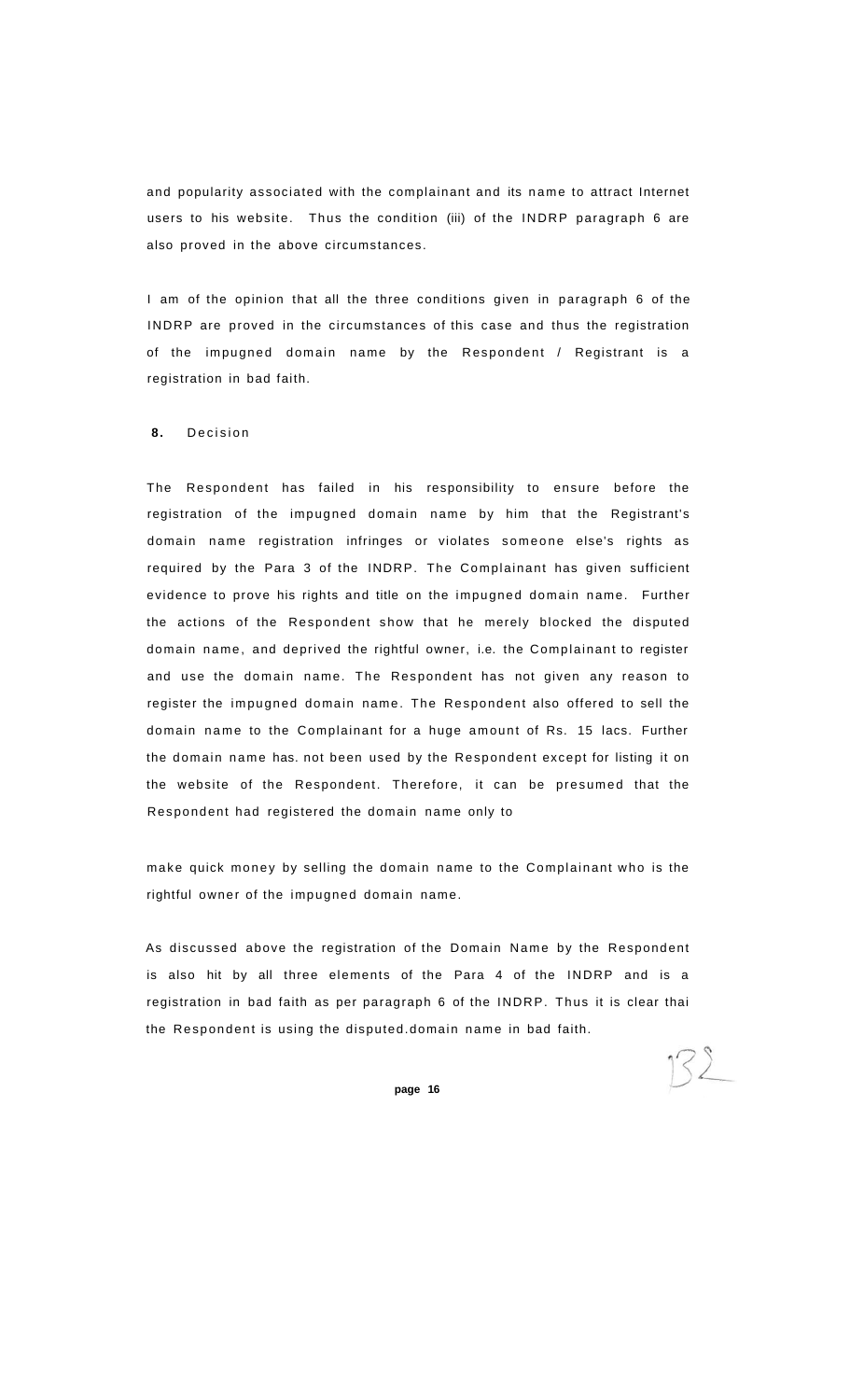The Respondent's registration and use of the Domain Name is a clear case of cyber-squatting, whose intention is to take advantage of the Complainant's substantial reputation and its prominent presence on the Internet in order to confuse the public to the detriment of the Complainant.

Considering the violation of the Complainant's rights on the mark INDIAPARENTING the Respondent, and considering the contentions of the Complainant in the complaint I conclude as follows:

- (i) I order the Respondent to immediately stop using the mark of the Complainant **"INDIAPARENTING"** in any manner whatsoever.
- (ii) I also direct that the registration of the disputed domain name [www.indiaparenting.in b](http://www.indiaparenting.in)e transferred from the Respondent / Registrant to the Complainant immediately. NIX! to monitor.
- (iii) The Complainant has asked in his complaint for the costs of Rs. 75,000 for the legal proceedings from the Respondent. The Respondent shall pay to the Complainant the legal costs of Indian Rupees 30,000, which was paid to the IN Registry by the Complainant and the lawyer's fees up to Indian Rupees 45,000, upon production of the evidence thereof, within 30 days of this decision, under supervision of NIXI.

 $72$